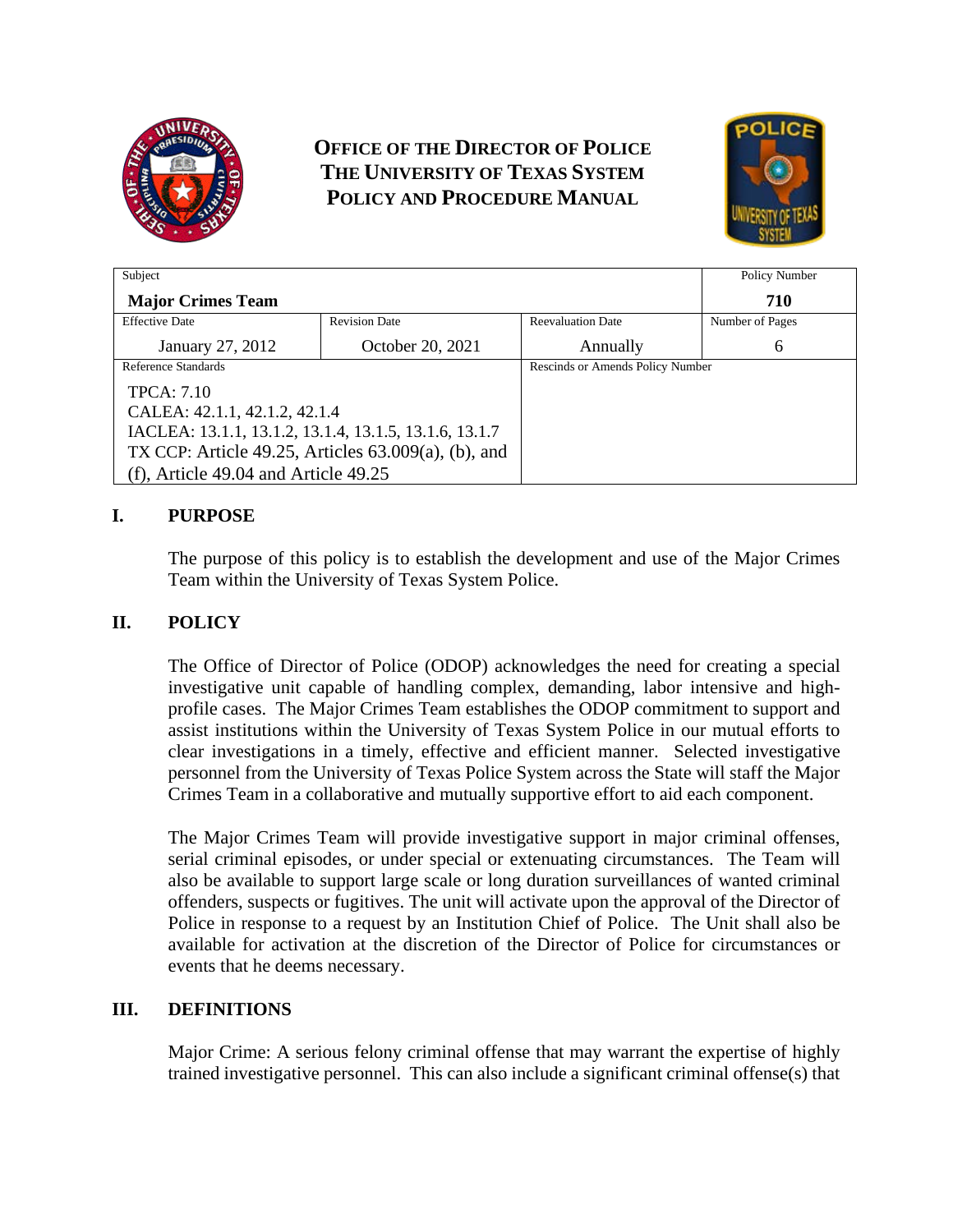has/have exceeded the investigative capabilities or investigative staffing levels of a specific University of Texas System Police department.

Examples of major crimes include, but are not limited to, the following:

- 1. Homicide
- 2. Sexual Assault
- 3. Campus shooting
- 4. Aggravated Robbery
- 5. Missing Persons/Kidnap Abduction

Serial Crimes: A series of continuing criminal felony offenses suspected of having been committed by the same offender(s) arising out of the same intent against more than one victim.

Examples of serial crimes include, but are not limited to, the following:

- 1. Serial sexual assaults
- 2. Serial burglaries or robberies
- 3. On-going incidents of theft, fraud, or computer offenses

Special Circumstances: This includes unique criminal circumstances, sensitive circumstances that imply potential criminal conduct or situations where a conflict of interest at the local institution may be implied, inferred or perceived.

NamUs- National online database that stores all reports of missing and unidentified person cases.

Alzheimer's Association Safe Return Emergency Response Center- nationwide emergency response service that facilitates the safe return of individuals living with Alzheimer's disease or another dementia who wander or have a medical emergency. The Alzheimer's Association, in collaboration with MedicAlert® Foundation, provides this service to those families that have a membership plan with 24/7 Wandering Support.

NamUs 2.0 User Guide Entering Missing Persons- User guide detailing how to use the database. [It can be located here.](https://namus.nij.ojp.gov/sites/g/files/xyckuh336/files/media/document/userguide-enteringmpcases.pdf)

NamUs 2.0 User Guide Advanced Searching- User guide detailing how to complete advance search settings. [It can be located here.](https://namus.nij.ojp.gov/sites/g/files/xyckuh336/files/media/document/userguide-advancedsearching.pdf)

## **IV. STAFFING OF THE MAJOR CRIMES TEAM**

The Director of Police, or his designee, will select and assign investigative personnel to the Team from within this agency. These members will make a good faith effort to be available and shall be responsible for the investigation of offenses as defined above that may occur within the jurisdiction of the University of Texas System Police. These Unit members will serve at the discretion of the Director of Police.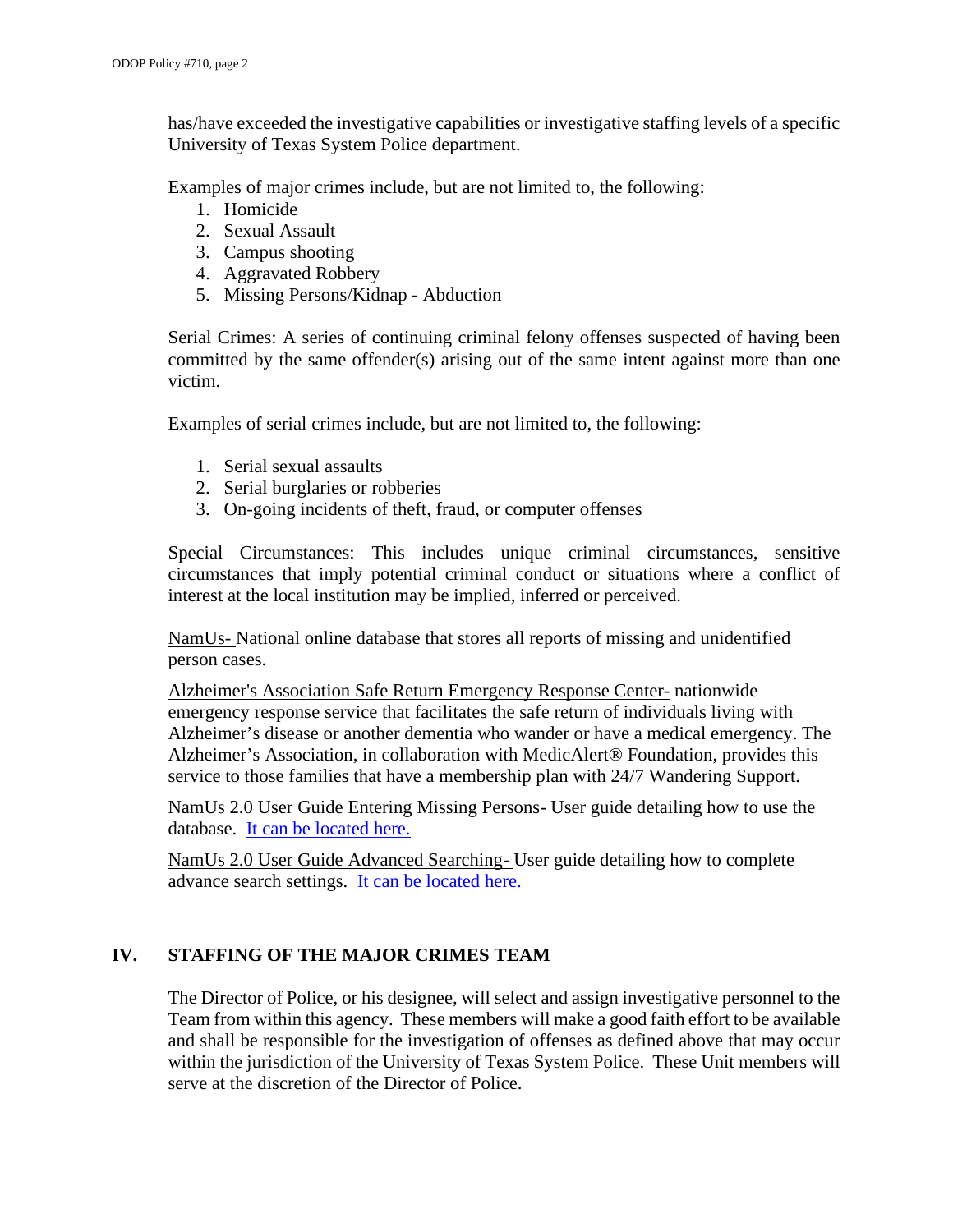Investigators selected for inclusion in the Major Crimes Team shall be highly experienced UTSP personnel currently assigned to traditional investigative responsibilities at a component institution police department. The Team shall be supervised by the senior criminal investigator assigned as an Inspector to the Office of the Director of Police. Selection for and assignment to the Major Crimes Team is at the sole discretion of the Director of Police, is an additional duty and no property right shall attach. Team members may be removed at the discretion of the Director. Additional Inspectors from ODOP can be assigned at the direction of the Director and can serve as an alternate team supervisor.

#### **V. PROCEDURES**

In the event the need for support arises, an institutional Chief of Police from this agency will contact the Director of Police and provide all known circumstances surrounding the incident and the need for assistance of the Major Crimes Team. The Director, or his designee, will determine the number of personnel required to accomplish the objectives of the investigation and activate the appropriate personnel. The Director and the respective Chief shall coordinate directly with one another, at least initially, and prior to any activation.

The institution police agency shall provide the Major Crimes Team with the following, upon their arrival or prior to their departure if possible:

- 1. All reports prepared during the preliminary phase, departmental records, and any results from laboratory examinations.
- 2. All documentation or multi-media recordings of any interviews or interrogations.
- 3. Any information requested to assist in the coordination of efforts to reach a successful conclusion of the investigation.

During the investigation, the Inspector supervising the Major Crimes Team (MCT) will:

- 1. First meet and consult with the respective Chief of Police and the senior investigator assigned to the investigation. The MCT will then:
	- A. review and analyze all reports;
	- B. ensure additional interviews and interrogations are conducted;
	- C. plan, organize, conduct searches, and ensure the collection of physical evidence is obtained properly and submitted to the proper laboratory for analysis
	- D. identify and apprehend suspects;
	- E. prepare the case for court presentation;
	- F. ensure proper staffing levels for the investigation
	- G. prepare a report of any investigation for the institution Chief of Police and the Director of Police;
	- H. ensure that original case notes, documentation, etc., are retained and properly maintained under proper security at the Office of Director of Police;
	- I. provide progress reports or changes in the investigative status during the investigation to the institution Chief of Police and the Director.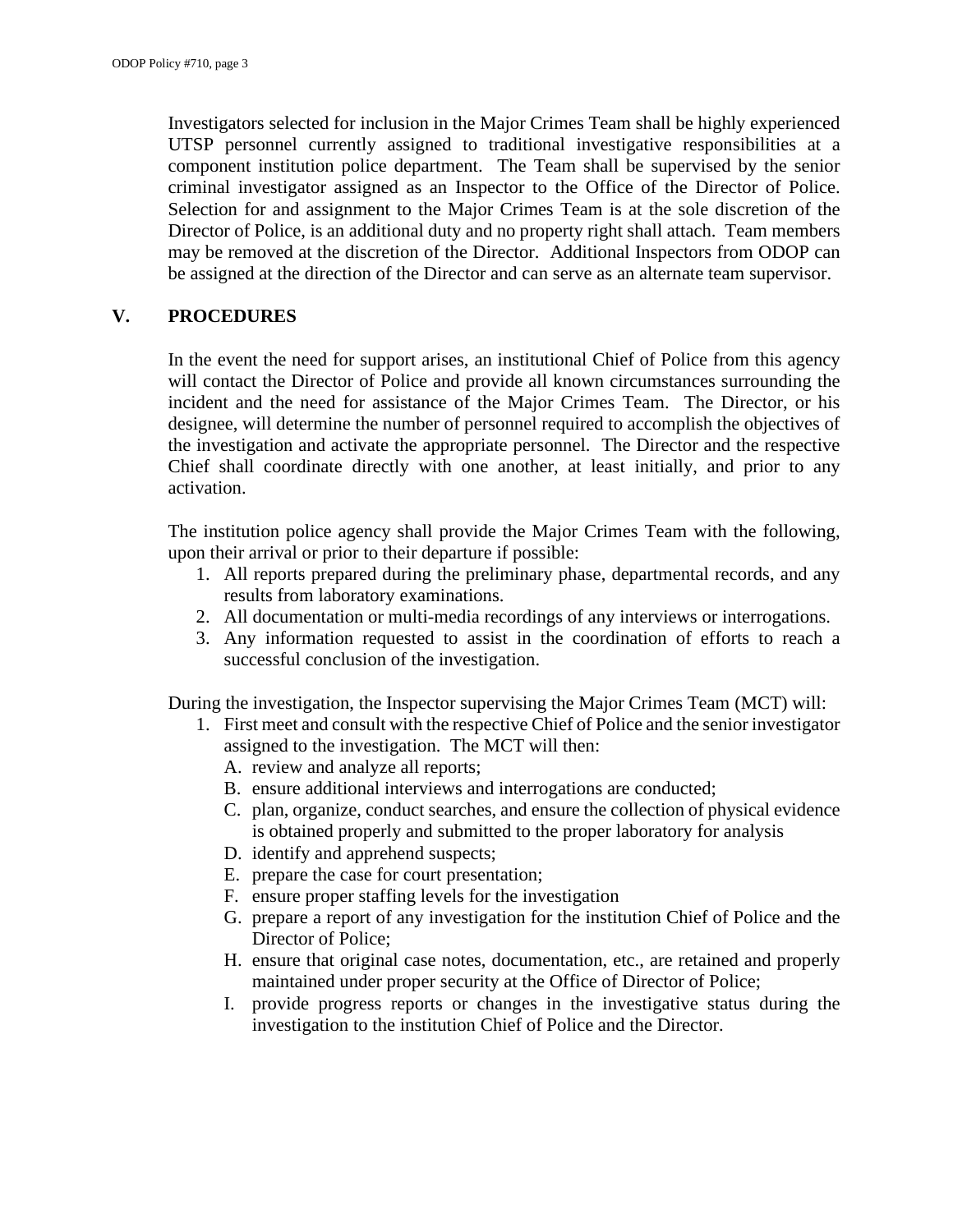2. Missing children/person or unidentified bodies.

Upon receiving a report of a missing child and once the investigating agency has determined the child is at a high risk of harm or is otherwise in danger or if the subject of the report is a person who is known by the agency to have or is reported to have chronic dementia, including Alzheimer's dementia, whether caused by illness, brain defect, or brain injury shall:

- A. immediately start an investigation in order to determine the present location of the child or person;
- B. immediately, but not later than two hours after receiving the report:
	- 1) enter the name of the child or person into the Texas Missing Persons Clearinghouse, NCIC, and NamUs.
	- 2) report the name and member ID to the Alzheimer's Association Safe Return Emergency Response Center, if applicable.
- C. update each database with identifying information as it comes available during the investigation. This includes:
	- 1) dental records
	- 2) fingerprints
	- 3) other physical characteristics
	- 4) description of the clothing worn when last seen
	- 5) description of any person reasonably believed to have taken or retained the missing child/person
- D. Information not immediately available when the original entry is made shall be entered into the clearinghouse, the national crime information center file, and the National Missing and Unidentified Persons System as a supplement to the original entry as soon as possible.
- E. not later than the 60th day after the date the agency receives the report, the law enforcement agency must have entered the name of the child or person into Texas Missing Persons Clearinghouse, NCIC, and NamUs, with all available identifying information available.
- F. inform the person who filed the report of the missing child or missing person that the information will be:
	- 1) entered in the Texas Missing Persons Clearinghouse, NCIC, and NamUs
	- 2) reported to the Alzheimer's Association Safe Return Emergency Response Center, if applicable.
- G. Immediately after the return of a missing child/person or the identification of an unidentified body has been made, the police department having jurisdiction of the investigation shall clear the entry in the Texas Missing Persons Clearinghouse, NCIC, NamUs, and Alzheimer's Association Safe Return Emergency Response Center, if applicable.
- 3. Deceased Person: Upon investigating the following:
	- A. A body or a body part of a person is found, the cause or circumstances of death are unknown, and:
	- B. the person is unidentified;
		- 1) shall enter all available identifying features of the unidentified body (fingerprints, dental records, any unusual physical characteristics, and a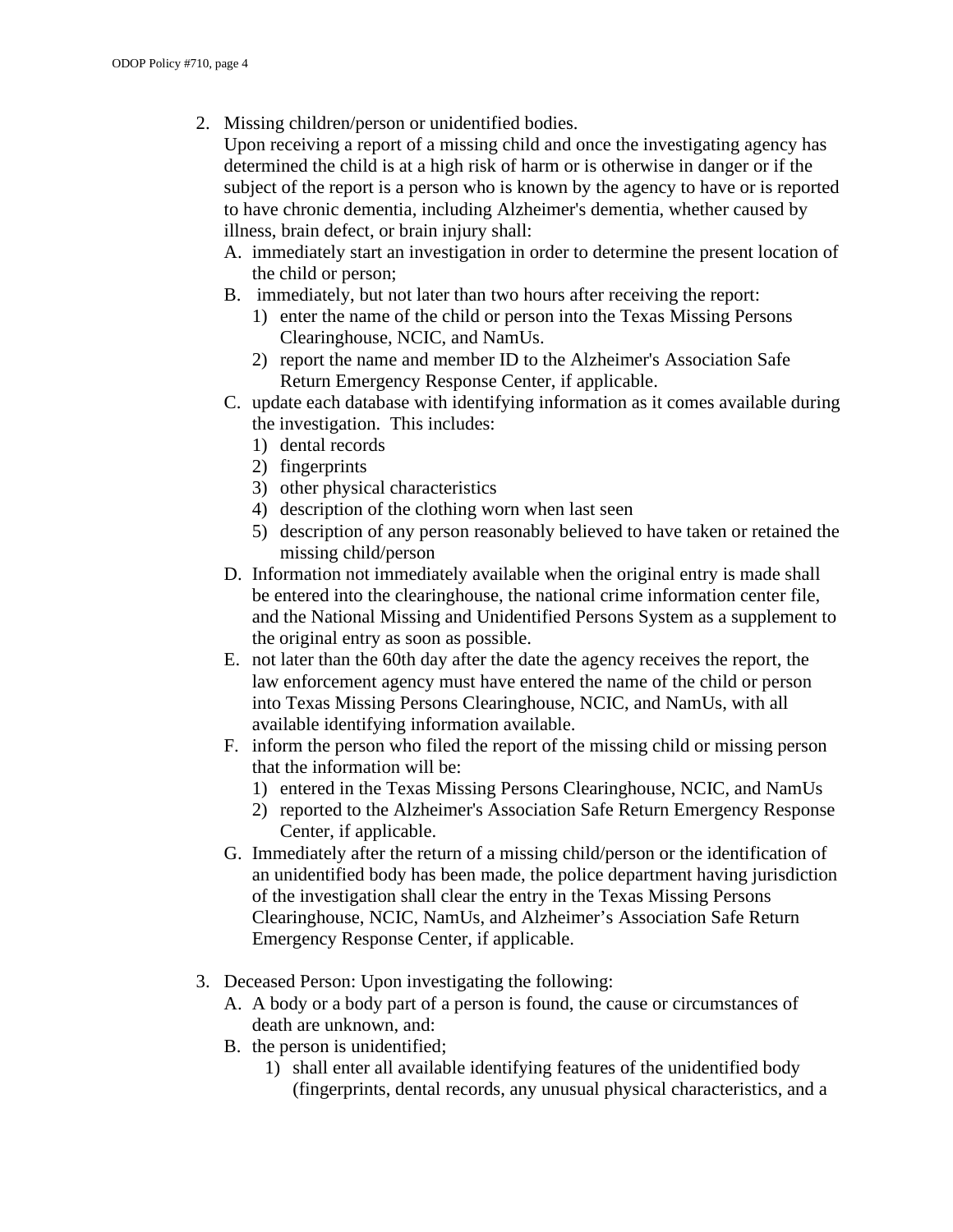description of the clothing found on the body) into the following databases not later than the 10th working day after the date the investigation began:

- a. Texas Missing Persons Clearinghouse
- b. NCIC
- c. National Missing and Unidentified Persons System.
- 4. Alert Activations

There are 7 types of alert activations that may be entered into TCIC/NCIC. Each Institution Police Department should consider applying and submitting to DPS for an alert if their case meets the criteria. They are as follows:

- **[AMBER Alert Request Form](https://www.dps.texas.gov/Internetforms/Forms/MP-24.pdf)**
- **[Silver Alert Request Form](https://www.dps.texas.gov/Internetforms/Forms/MP-26.pdf)**
- **[Blue Alert Request Form](https://www.dps.texas.gov/Internetforms/Forms/MP-25.pdf)**
- **[Endangered Missing Persons Alert Request Form](https://www.dps.texas.gov/Internetforms/Forms/MP-27.pdf)**
- **[Camo Alert](https://www.dps.texas.gov/Internetforms/Forms/MP-28.pdf)**
- **[CLEAR Alert](https://www.dps.texas.gov/Internetforms/Forms/MP-29.pdf)**
- **[Active Shooter Alert](https://www.dps.texas.gov/internetforms/getForm.ashx?id=ICT-5.pdf)**
- A. The law enforcement agency (with jurisdiction over the missing person incident), must determine if the investigative case information satisfies state alert criteria.
- B. Entries should be made within the Texas and/or National Crime Information Center (TCIC/NCIC), supporting the missing person incident.
- C. Requests to activate the State Network involve submitting the appropriate Request Form to the Texas Department of Public Safety (DPS). All Request Forms can be completed online and routed to the DPS via email at **[TXFC@dps.texas.gov](mailto:TXFC@dps.texas.gov)** (preferred method), or faxed to (512) 424-7418. Review the 2nd page of each Request Form, containing email and fax instructions. Requests involving the state's Silver and/or Endangered Missing Persons alert programs should include the required medical documentation.
- D. Email available photographs of the missing person, suspect and vehicle to the **[DPS](mailto:TXFC@dps.texas.gov)**.
- E. Contact the DPS at (512) 424-7981 or (866) 786-5972 to ensure all documents involving the request were received.
- F. Be prepared for DPS staff to contact the requesting law enforcement agency to resolve any Request Form discrepancies, which may include how state criteria was satisfied. Knowledgeable agency staff should be available to discuss the missing person incident.
- G. Alerts issued by the State Network have a maximum activation period of 24 hours. Requests to extend an alert must be accomplished on or before the last 23-hour reminder from the DPS, indicating why an extension is necessary.
- H. Immediately contact the DPS if the missing person is located, or to update alert information.